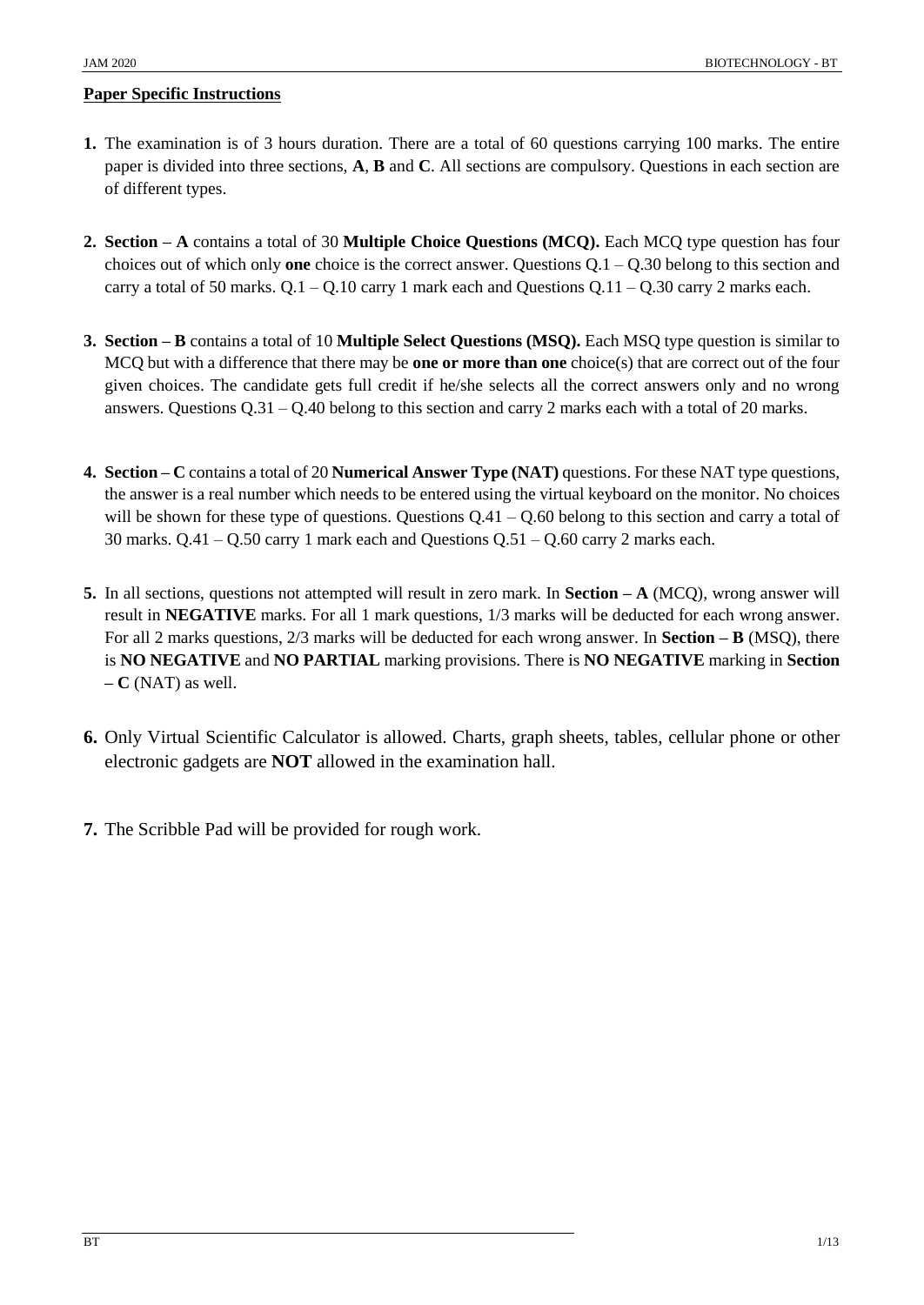#### JAM 2020 BIOTECHNOLOGY - BT

## **SECTION – A**

## **MULTIPLE CHOICE QUESTIONS (MCQ)**

## **Q. 1 – Q.10 carry one mark each.**

| Q.1             | Deficiency of the enzyme phenylalanine hydroxylase causes Phenylketonuria. Phenylalanine<br>hydroxylase converts phenylalanine to |                  |                      |                    |  |
|-----------------|-----------------------------------------------------------------------------------------------------------------------------------|------------------|----------------------|--------------------|--|
|                 | (A) tryptophan                                                                                                                    | (B) alanine      | $(C)$ tyrosine       | threonine<br>(D)   |  |
| Q <sub>.2</sub> | T cells and B cells are                                                                                                           |                  |                      |                    |  |
|                 | (A) lymphocytes                                                                                                                   | (B) erythrocytes | (C) epithelial cells | (D) squamous cells |  |
| Q.3             | In humans, the test is temperature is maintained below the core body temperature with the<br>help of                              |                  |                      |                    |  |
|                 | (A) proximal tubule<br>(B) loop of Henle<br>(C) scrotum                                                                           |                  |                      |                    |  |

- (D) seminal vesicles
- Q.4 Protein that helps other proteins to fold correctly is
	- (A) chaperone
	- (B) proteasome
	- (C) ubiquitin
	- (D) desmosome
- Q.5 The CORRECT sequence of phases during mitosis is
	- (A) prophase, metaphase, anaphase, telophase
	- (B) prophase, anaphase, metaphase, telophase
	- (C) anaphase, prophase, metaphase, telophase
	- (D) anaphase, metaphase, prophase, telophase

Q.6 The curve  $y = x^4 - 4x^3 + 4x^2 - 4$  has tangents parallel to the x-axis at the following points  $(x, y)$ 

 $(A)$   $(1, 4)$ ,  $(-2, 2)$  and  $(0, -1)$ (B)  $(0, -4)$ ,  $(2, -4)$  and  $(1, -3)$  $(C)$  (-1, 2), (-2, 1) and (1, -2) (D)  $(1, -4)$ ,  $(1, -3)$  and  $(2, -4)$ 

Q.7 In viruses, capsids are made up of

(A) proteins (B) nucleic acids (C) lipids (D) sterols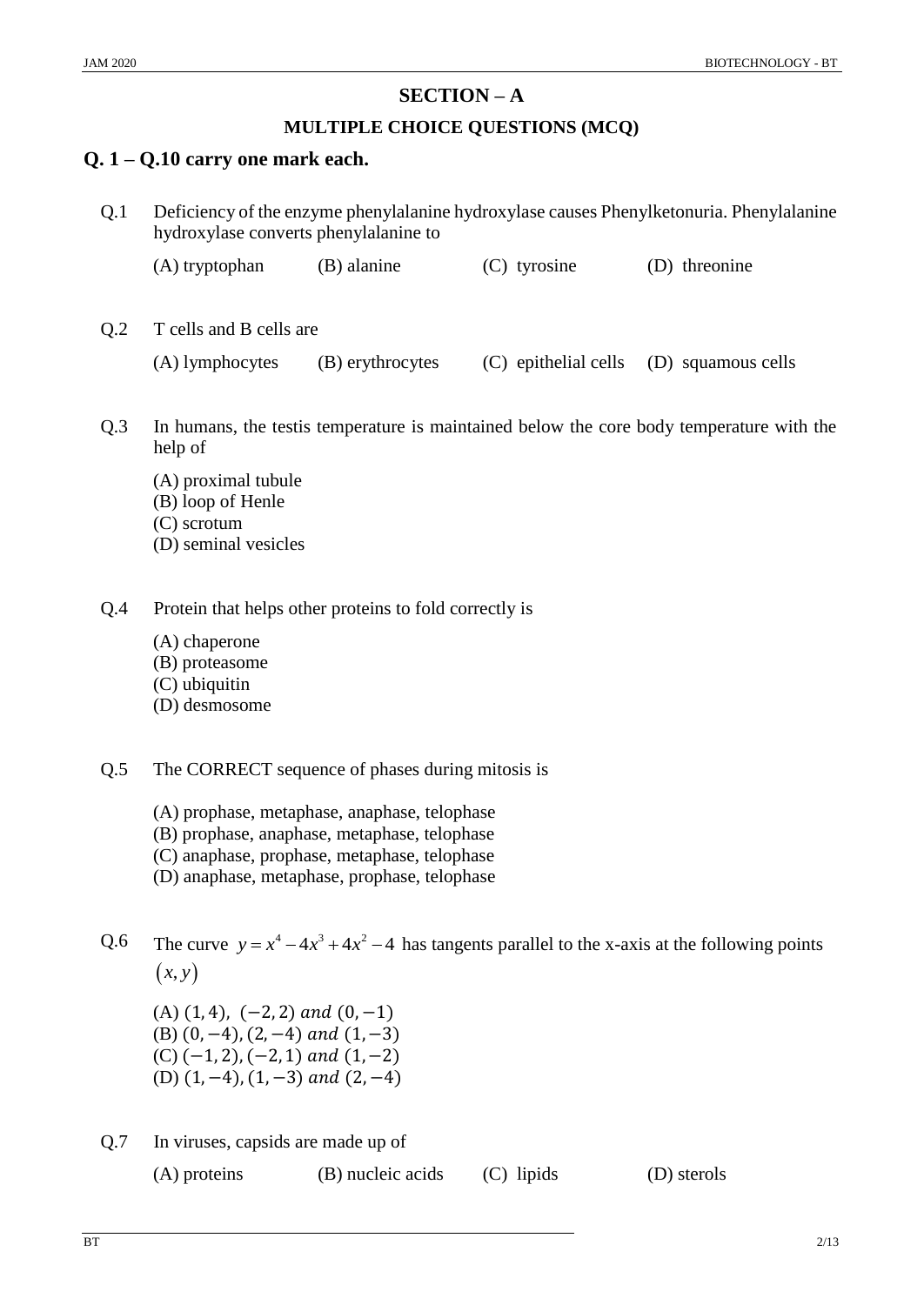Q.8 The common component in crustacean exoskeleton and fungal cell wall is

(A) lignin (B) cellulose (C) chitin (D) peptidoglycan

- Q.9 The CORRECT sequence of evolution (simplest to complex) is
	- (A) algae, bryophytes, ferns, angiosperms
	- (B) algae, ferns, bryophytes, angiosperms
	- (C) bryophytes, ferns, algae, angiosperms
	- (D)bryophytes, algae, ferns, angiosperms
- Q.10 For an ideal gas at room temperature, choose the CORRECT representation(s) of Boyle's Law.  $(P = \text{Pressure}, V = \text{Volume}, T = \text{Temperature})$

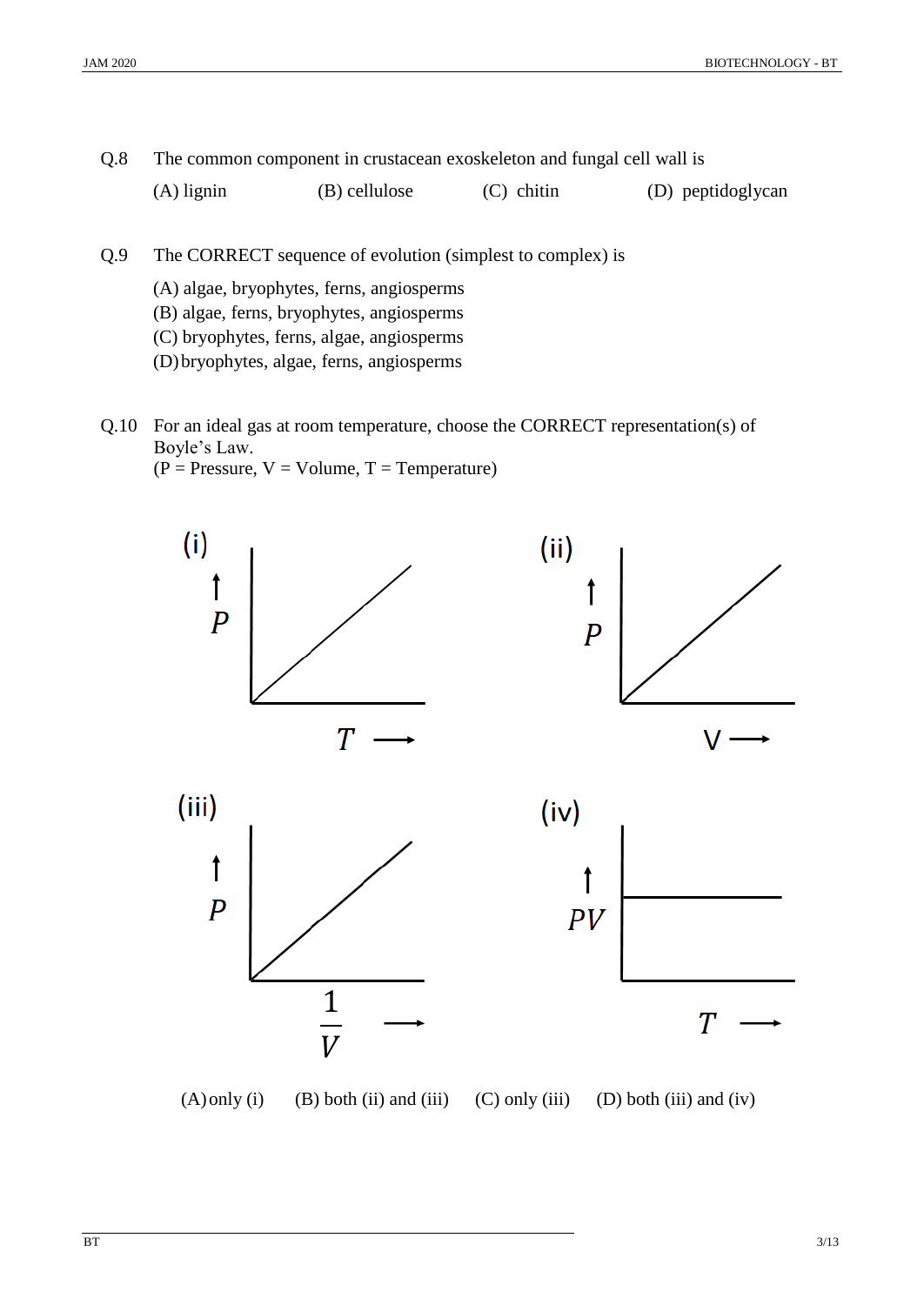# **Q. 11 – Q. 30 carry two marks each.**

- (A) cold water of the north flowing Peru current is displaced by a low-nutrient warm southward current
- (B) warm water of the north flowing Peru current is displaced by a low-nutrient cold southward current
- (C) cold water of the south flowing Peru current is displaced by a warm northward current rich in nutrients
- (D)warm water of the south flowing Peru current is displaced by a cold northward current rich in nutrients
- Q.12 Match the deficiency conditions in Group I with the corresponding vitamin in Group II

| Group I             | Group II          |  |
|---------------------|-------------------|--|
| (P) Beriberi        | (1) Ascorbic acid |  |
| $(Q)$ Scurvy        | $(2)$ Retinol     |  |
| (R) Birth defects   | (3) Thiamine      |  |
| (S) Night blindness | $(4)$ Folic acid  |  |

(A) P-3, Q-2, R-1, S-4 (B) P-2, Q-3, R-4, S-1 (C) P-3, Q-1, R-4, S-2 (D) P-1, Q-2, R-3, S-4

Q.13 Eutrophication refers to an aging process from a

- (A) low production ecosystem to high production ecosystem due to availability of excess nutrients
- (B) high production ecosystem to low production ecosystem due to nutrient deficiency
- (C) high production ecosystem to low production ecosystem due to light scarcity
- (D) low production ecosystem to high production ecosystem due to light scarcity

Q.14 Which one of the following ions has the maximum number of unpaired electrons?

(A)  $Cu^{2+}$  (B)  $Na^{+}$ (C)  $Cr^{3+}$  (D)  $Fe^{3+}$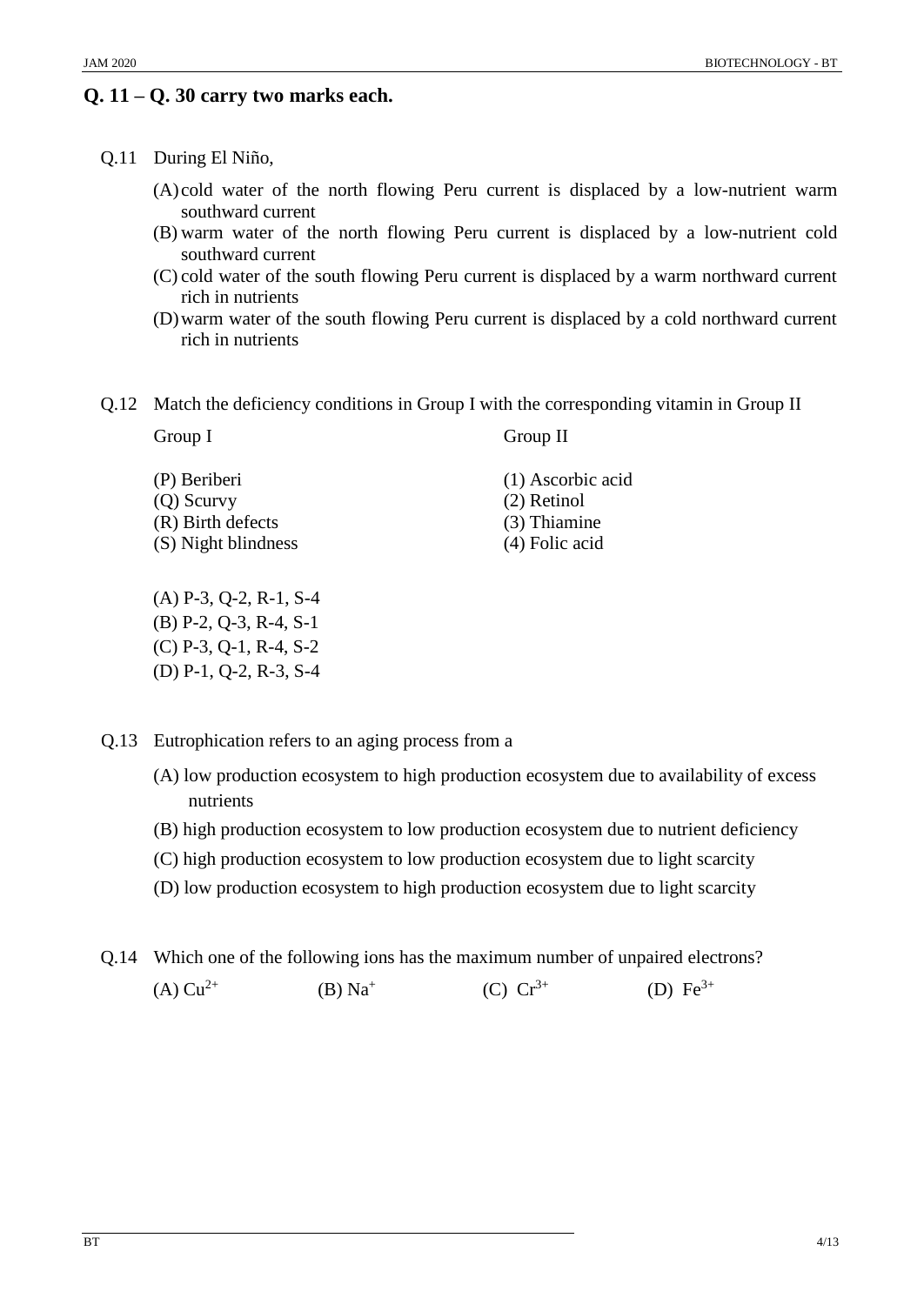Q.15 Match the enzymes in Group I with the corresponding substrate in Group II

Group II

| гонн |  |
|------|--|
|      |  |

| (P) Amylase  | $(1)$ Protein |
|--------------|---------------|
| $(Q)$ Pepsin | $(2)$ Fat     |
| (R) Lipase   | $(3)$ RNA     |
| (S) Ribozyme | $(4)$ Starch  |
|              |               |

(A) P-2, Q-3, R-1, S-4 (B) P-4, Q-1, R-2, S-3 (C) P-3, Q-1, R-4, S-2 (D) P-4, Q-2, R-3, S-1

Q.16 In ABO blood group testing, which one of the following is INCORRECT

- (A) A group agglutination with anti-A antibodies
- (B) B group agglutination with anti-B antibodies
- (C) AB group no agglutination with either anti-A or anti-B antibodies
- (D) O group no agglutination with either anti-A or anti-B antibodies
- Q.17 If a coin is tossed three times, what is the probability that NO two successive tosses show the same face?

(A) 0.25 (B) 0.33 (C) 0.20 (D) 0.125

Q.18 Match the RNAs in Group I with their corresponding function in Group II

| Group I                           | Group II                                            |
|-----------------------------------|-----------------------------------------------------|
| $(P)$ snRNA<br>$(Q)$ pi $RNA$     | $(1)$ rRNA processing<br>$(2)$ RNA splicing         |
| $(R)$ sno $RNA$                   | (3) Selected mRNAs degradation                      |
| $(S)$ siRNA                       | (4) Germ line protection from transposable elements |
| $(A)$ P-4, Q-3, R-2, S-1          |                                                     |
| $(B)$ P-4, Q-1, R-3, S-2          |                                                     |
| $(C)$ P-3, Q-2, R-1, S-4          |                                                     |
| (D) $P-2$ , $Q-4$ , $R-1$ , $S-3$ |                                                     |

Q.19 In a typical mammalian cell, the protein content is 20 % of its net weight. If the density and volume of the cell are 1.2 g/mL and  $4 \times 10^{-9}$  mL, respectively, then the concentration (in mg/mL) of the protein is

(A) 60 (B) 600 (C) 166 (D) 240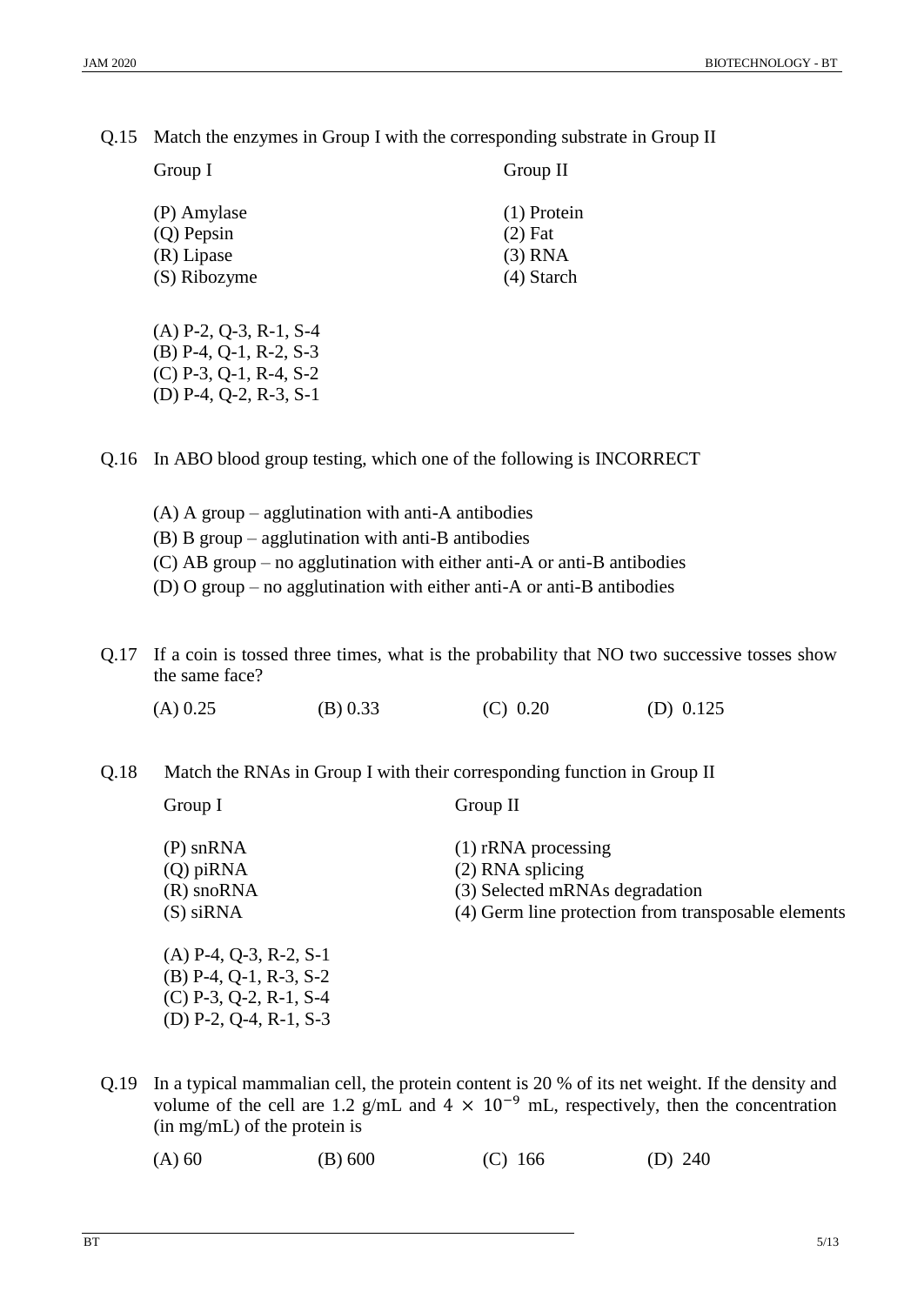- Q.20 Consider a spherical particle of mass *m* and radius *r* moving in a medium. Its velocity at any time *t* is given by  $v = v_0$  $v = v_0 \exp\left(\frac{-6\pi X r t}{m}\right)$  $\left(-6\pi X r t\right)$  $= v_0 \exp\left(\frac{-\frac{\partial u}{\partial x} M t}{m}\right)$ , where  $v_0$  is initial velocity of the particle. The dimensions of X are  $(A)$  MLT<sup>-1</sup> (B)  $M^{-1}LT$  (C)  $ML^{-1}T^{-1}$ (D) Dimensionless
- Q.21 Match the type of bacterial flagella in Group I with their definitions in Group II

Group I

Group II

- (P) Monotrichous (Q) Peritrichous (R) Lophotrichous (S) Amphitrichous (1) Flagella only at both poles of the cell (2) Two or more flagella at one pole of the cell (3) Flagella distributed over the entire cell (4) A single polar flagellum (A) P-4, Q-1, R-2, S-3 (B) P-4, Q-3, R-2, S-1 (C) P-4, Q-3, R-1, S-2
- Q.22 Consider monoatomic ideal gas molecules of equal mass  $m$  in thermal equilibrium, at temperature  $T$ . Which one of the following equations is correct? (the angular brackets denote average,  $k_B$  is Boltzmann constant,  $v$  is velocity, and  $v_x$  is the x-component of velocity)

| (A) $\langle \frac{3}{2}mv^2 \rangle = \frac{1}{2}k_BT$ | (B) $\langle \frac{1}{2}mv^2 \rangle = \frac{3}{2}k_BT$   |
|---------------------------------------------------------|-----------------------------------------------------------|
| (C) $\frac{1}{2}mv^2 = \frac{3}{2}k_BT$                 | (D) $\langle \frac{1}{2}mv_x^2 \rangle = \frac{3}{2}k_BT$ |

Q.23 Match the diseases in Group I with their causative organisms in Group II

Group I

Group II

(P) Syphilis (Q) Bacillary dysentery (R) Gas gangrene (S) Whooping cough

(2) *Bordetella pertusis* (3) *Treponema pallidum*

(4) *Clostridium perfringens*

(1) *Shigella dysenteriae*

(A) P-2, Q-1, R-4, S-3 (B) P-3, Q-4, R-2, S-1 (C) P-2, Q-3, R-4, S-1 (D) P-3, Q-1, R-4, S-2

(D) P-3, Q-1, R-4, S-2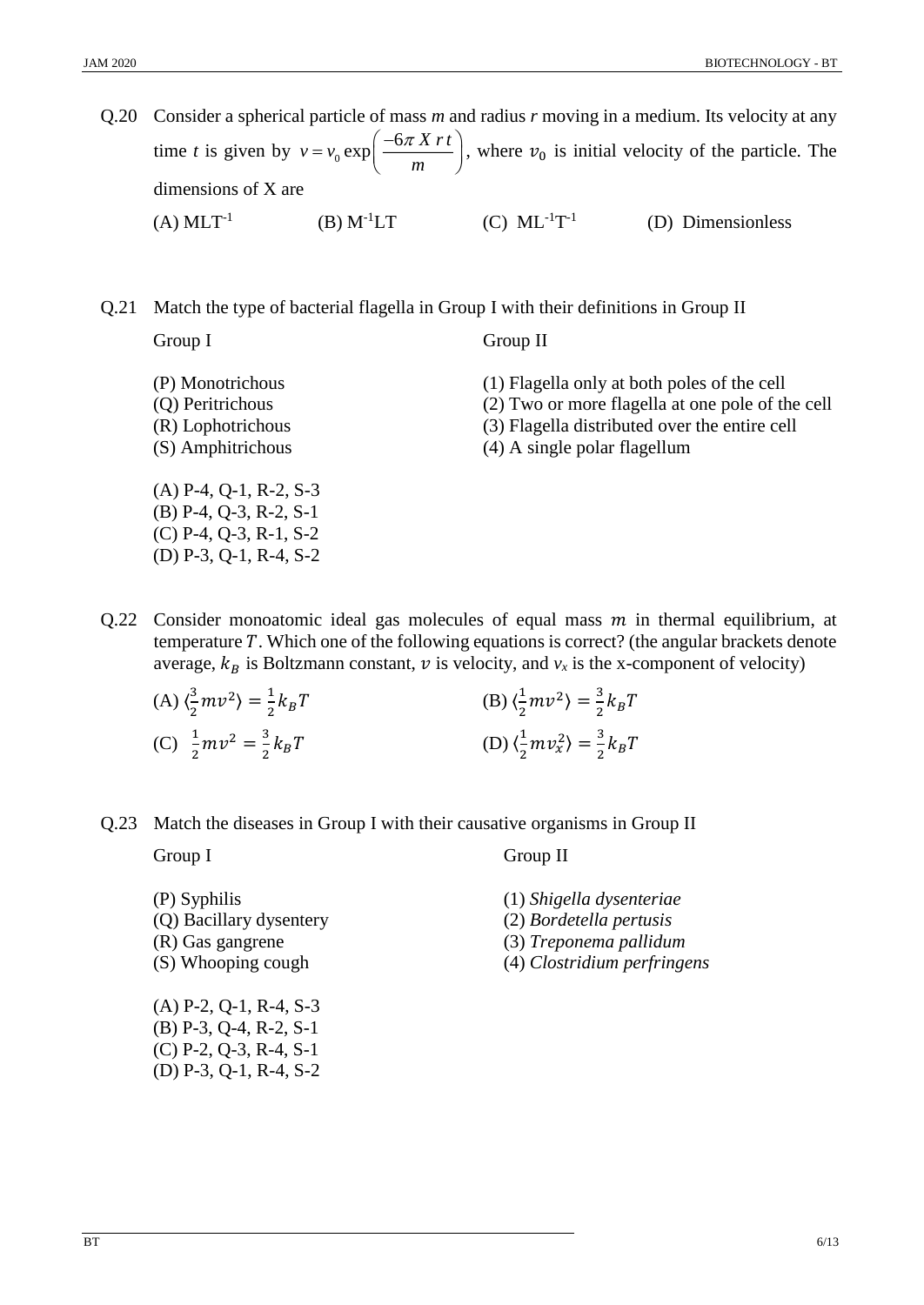Q.24 Determine the correctness or otherwise of the following Assertion [a] and the Reason [r].

Assertion [a]: The difference in the respective melting points of butter and coconut oil is caused by the degrees of saturation of the corresponding fatty acid chain.

Reason [r]: Unsaturated fatty acid chains in fats/lipids become solid more easily because they are relatively straight and thus able to pack together more closely than saturated chain.

- (A) Both [a] and [r] are true and [r] is the correct reason for [a] (B) Both [a] and [r] are true but [r] is not the correct reason for [a] (C) Both [a] and [r] are false (D) [a] is true but [r] is false
- Q.25 Match the techniques in Group I with their applications in Group II for protein analysis Group I

Group II

(3) Size (4) Structure

(2) Concentration

(1) Proximity between specific sites

- (P) Nuclear magnetic resonance spectroscopy
- (Q) Fluorescence resonance energy transfer
- (R) Ultraviolet absorption spectroscopy
- (S) Dynamic light scattering
- (A) P-3, Q-1, R-2, S-4 (B) P-4, Q-1, R-2, S-3 (C) P-2, Q-1, R-4, S-3 (D) P-3, Q-4, R-1, S-2
- Q.26 The following carboxylic acids have a general formula, R-COOH.
	- (i) HCOOH
	- $(ii)$  CH<sub>3</sub> COOH
	- $(iii)$  ClCH<sub>2</sub> COOH
	- $(iv)$  CF<sub>3</sub> COOH

Which one of the following represents the decreasing order of their respective  $pK_a$  values?

 $(A)$  i > ii > iii > iv (B) ii > i > iii > iv (C) iv > iii > i > ii (D) iv > iii > ii > i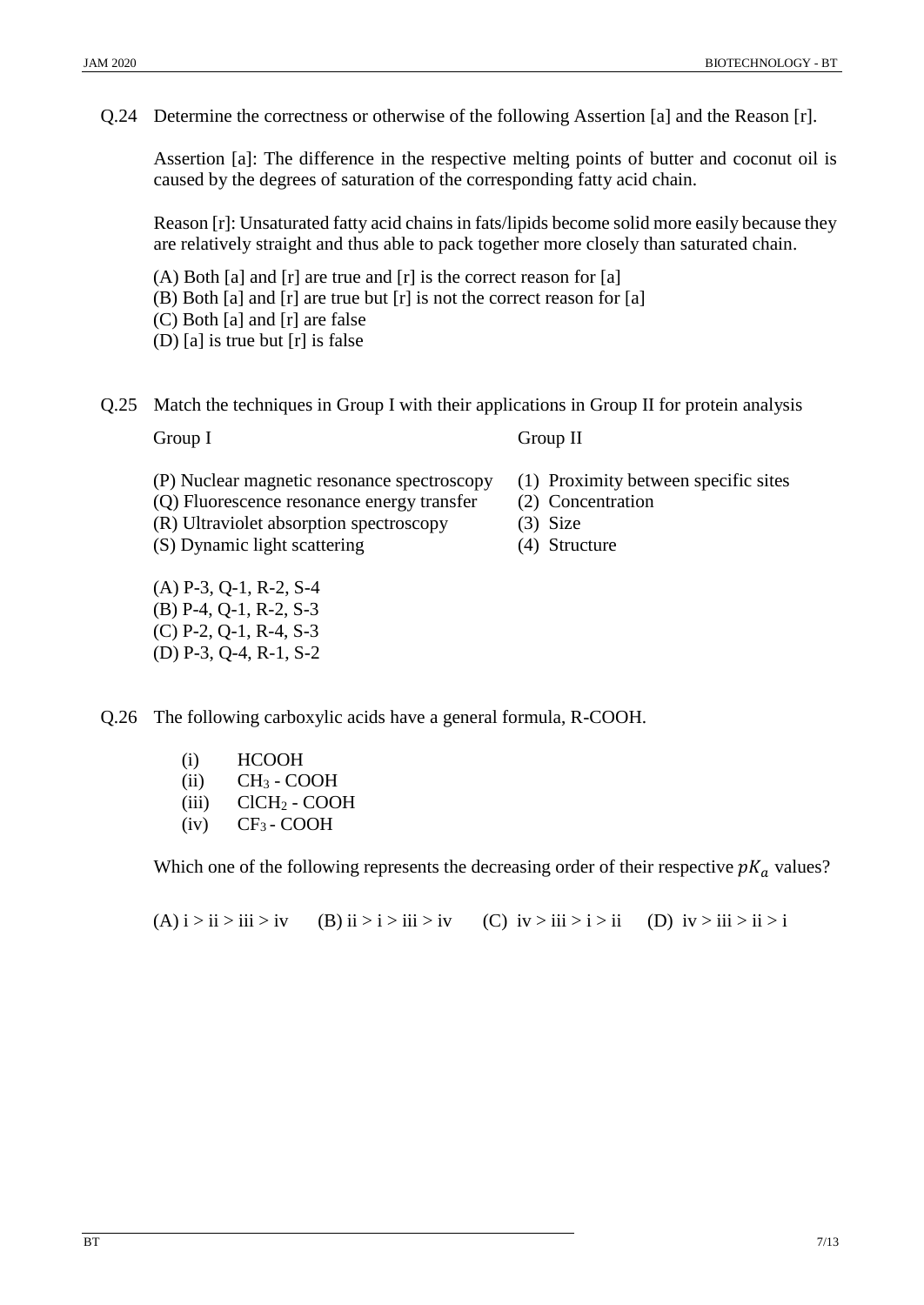Q.27 Which one of the following compounds is the simplest alkane that is optically active?



Q.28 In the following reaction, **X** is an intermediate and **Y** is one of the end products.



Which one of the following compounds is the end product **Y**?



Q.29 Determine the correctness or otherwise of the following Assertion [a] and the Reason [r].

Assertion [a]: *lac* operon is an inducible operon.

Reason [r]: *lac* operon is not induced when the repressor protein remains bound to operator DNA sequence.

- (A) Both [a] and [r] are true and [r] is the correct reason for [a]
- (B) Both [a] and [r] are true but [r] is not the correct reason for [a]
- (C) Both [a] and [r] are false
- (D) [a] is true but [r] is false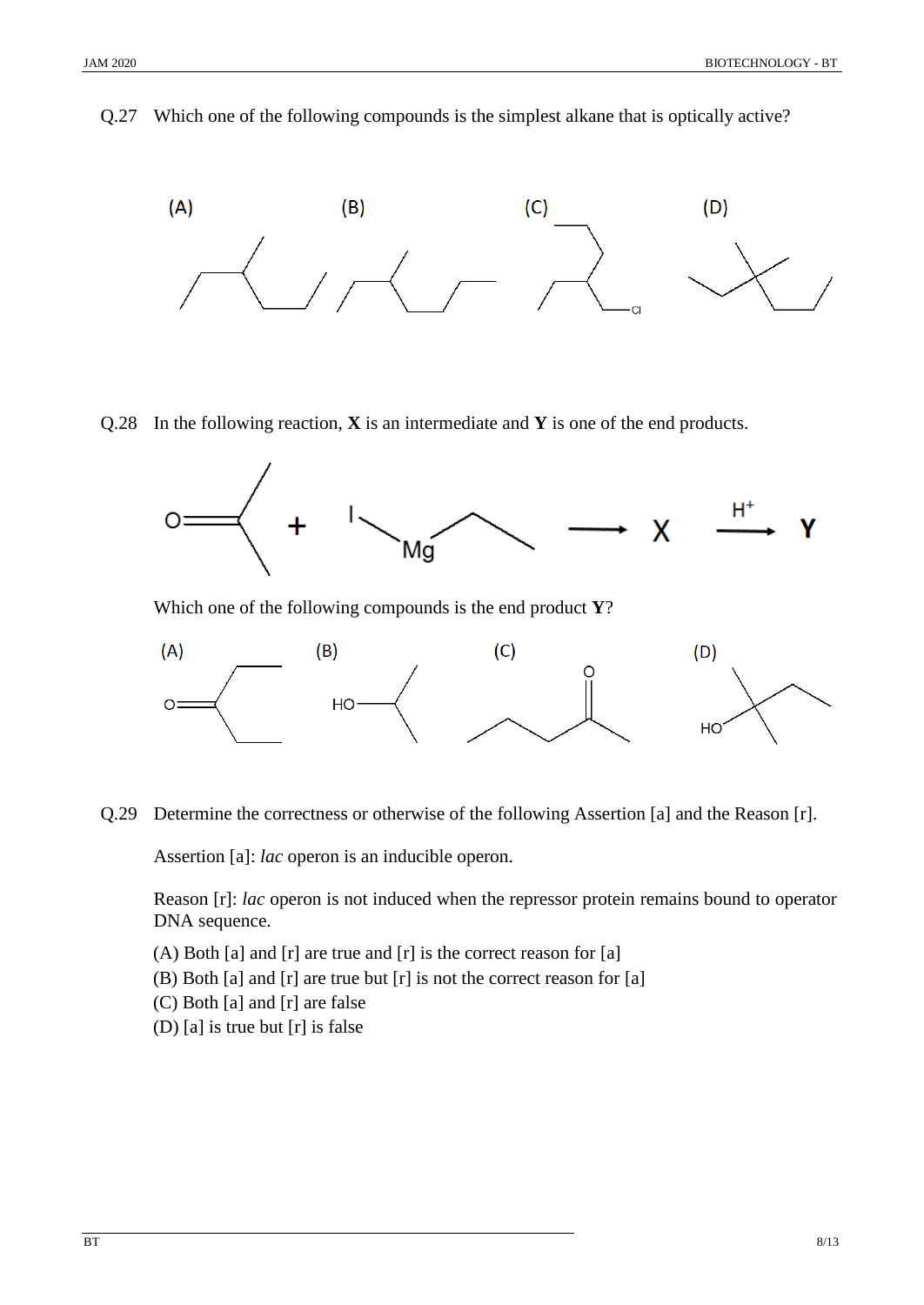Q.30 IR spectrum of a compound  $C_5H_{10}O$  shows a band at 1715 cm<sup>-1</sup>. The same compound showed two signals, a triplet and a quartet, in its NMR spectrum. Identify the compound from the following.



## **SECTION - B MULTIPLE SELECT QUESTIONS (MSQ)**

## **Q. 31 – Q. 40 carry two marks each.**

- Q.31 Which of the following is(are) auxins?
	- (A) 1-Naphthaleneacetic acid
	- (B) Indole-3-butyric acid
	- (C) 2,4-Dichlorophenoxyacetic acid
	- (D) Indole-3-acetic acid
- Q.32 Which of the following is(are) TRUE about photosynthesis?
	- (A) In C3 plants the first organic product of carbon fixation is 3-phosphoglycerate
	- (B) In C4 plants the first organic product of carbon fixation is oxaloacetate
	- (C) Crassulacean acid metabolism occurs in succulent plants living in arid conditions
	- (D) Oxygen is generated from carbon dioxide
- Q.33 Which of the following is(are) involved in the activation of cytotoxic T cells?
	- (A) MHC I
	- (B) FcR
	- (C) T cell receptor
	- (D) CTLA 4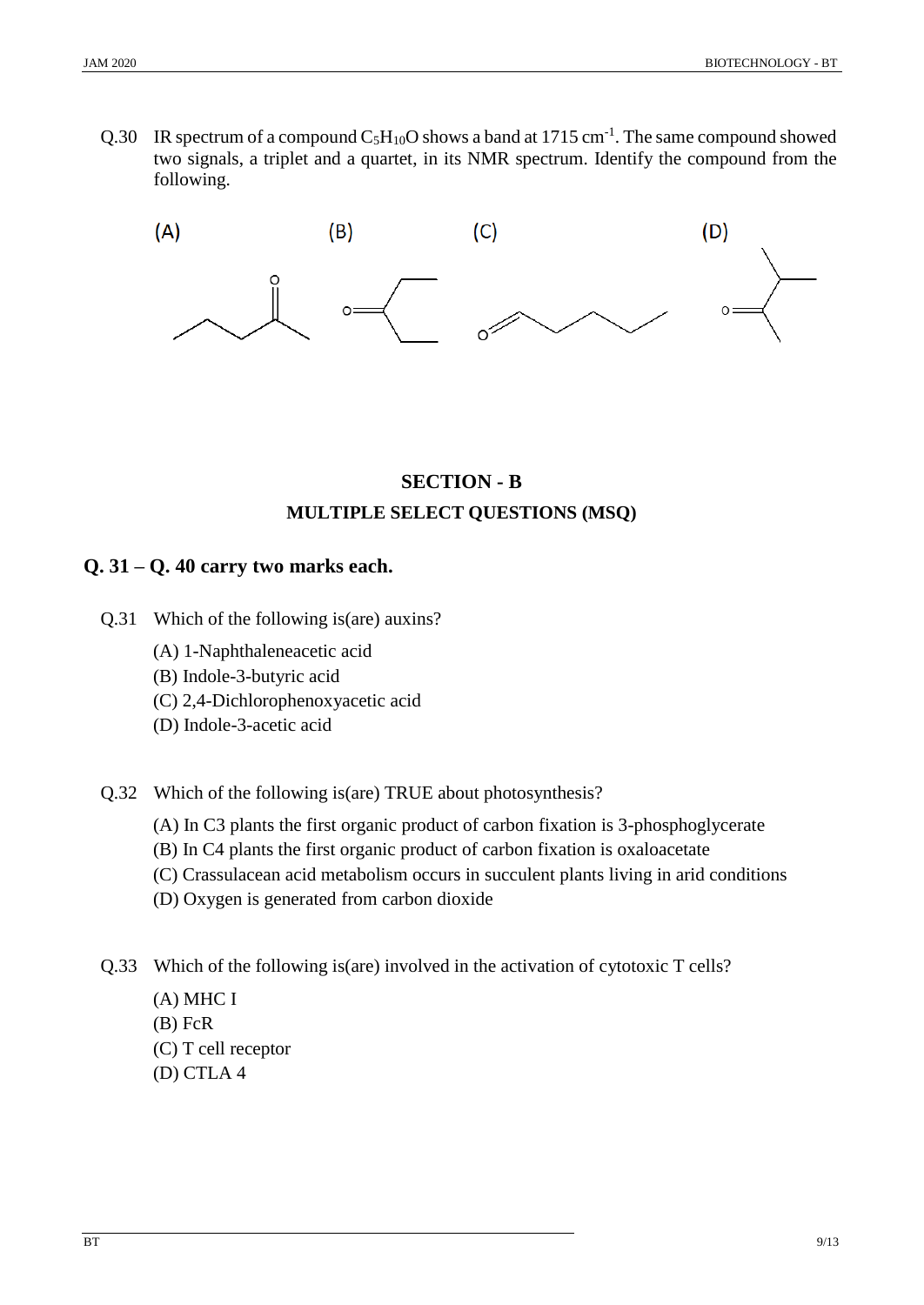Q.34 DNA and RNA are acidic in nature due to the presence of

- (A) pentose sugar
- (B) nitrogenous bases
- (C) phosphate groups
- (D) large number of hydrogen bonds
- Q.35 Which of the following is(are) CORRECT?
	- (A) Light has wave nature only
	- (B) Light can have both wave and particle nature
	- (C) Photo electric effect shows that light can behave like particles
	- (D) Interference experiments show that light behaves like particles
- Q.36 Protozoa are

(A) unicellular (B) multicellular (C) eukaryotic (D) prokaryotic

- Q.37 Which of the following curve/straight line equations will pass through the origin when plotted on a graph?
	- $(A) \frac{x}{2} + \frac{y}{2} = 0$ 2 2  $\frac{-x}{-} + \frac{y}{-} =$ (B)  $1 + y + x = 1$ (C)  $xy = 1$ (D)  $2y - 2x + 2 = 0$
- Q.38 Consider two bodies with equal masses of  $10^{12}$  kg each and R distance apart. Let G be the gravitational constant and *V<sup>0</sup>* be a constant with dimensions of energy. Which of the following represent(s) gravitational potential energy (*V*) between the bodies, such that Newton's law of gravitation is valid?

(A) 
$$
V = \frac{-G}{R} 10^{24}
$$
  
\n(B)  $V = \frac{-G}{R} 10^{24} + 1000 V_0$   
\n(C)  $V = \frac{G}{R^2} 10^{24}$   
\n(D)  $V = 10^{12} GR$ 

- Q.39 Which of the following is(are) CORRECT?
	- (A) Both glucose and fructose have the same molecular formula
	- (B) The positions of the oxygen and carbon differ in the structures of glucose and fructose
	- (C) Both glucose and fructose have the same physical properties
	- (D) Both glucose and fructose are monosaccharides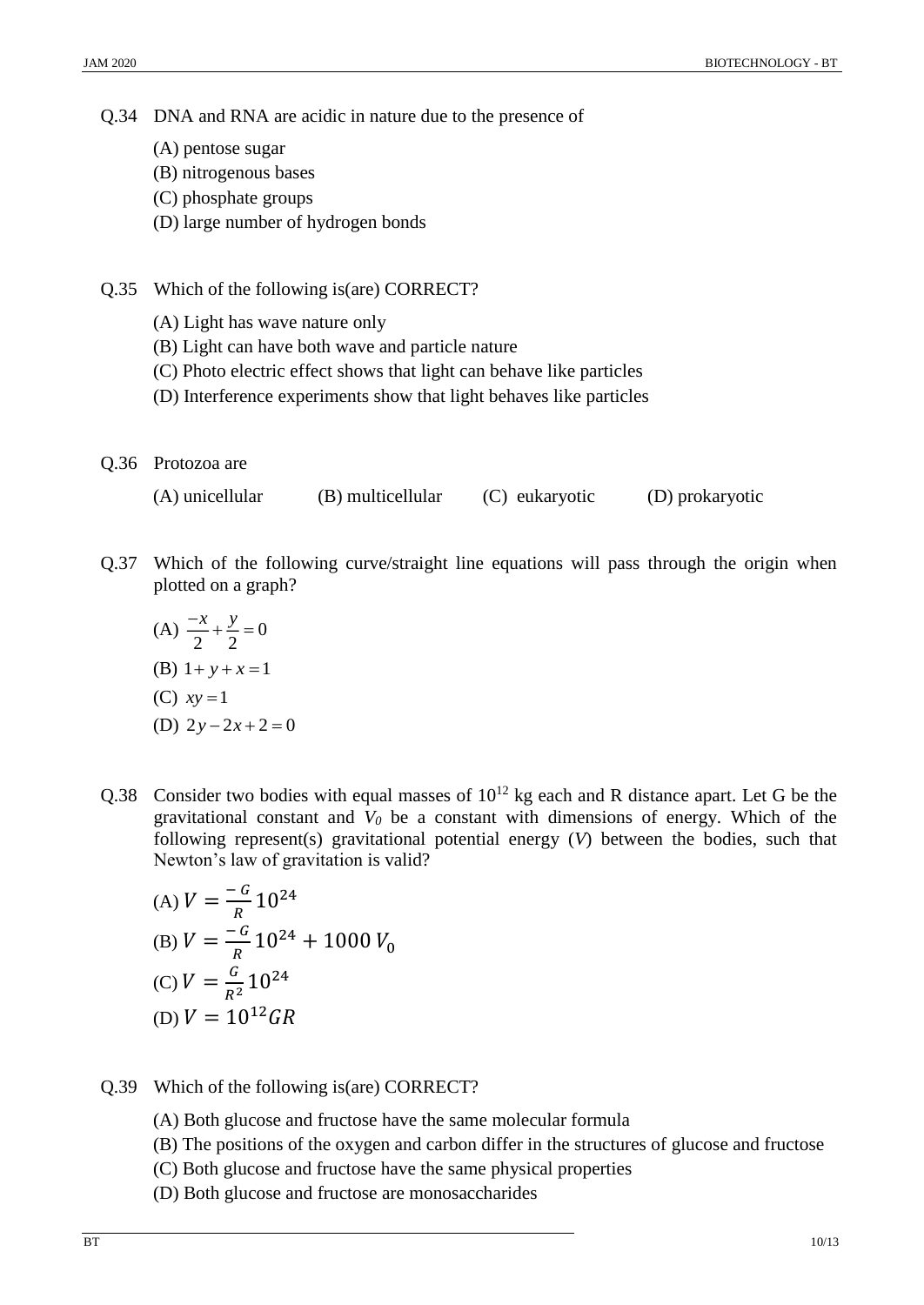- Q.40 Which of the following gas(es) function(s) as signaling molecule(s) in the human nervous system?
	- (A) Nitric oxide
	- (B) Carbon monoxide
	- (C) Helium
	- (D) Argon

## **SECTION – C NUMERICAL ANSWER TYPE (NAT)**

#### **Q. 41 – Q. 50 carry one mark each.**

- Q.41 The generation time of *E. coli* is 20 minutes. If there are  $10^6$  *E. coli* present in an exponentially growing synchronous culture, then the average time (in minutes) required to obtain a final population of  $4 \times 10^6$  *E. coli* is \_\_\_\_\_\_\_.
- Q.42 The solution to the integral 1 2  $\int_{0}^{2} 2y\sqrt{1+y^2}dy$ , rounded off to TWO decimal places,  $is \qquad$ .
- Q.43 Let  $A = \begin{bmatrix} \sin \theta & \cos \theta \\ \cos \theta & \sin \theta \end{bmatrix}$  $\cos \theta$  sin  $\theta \cos \theta$  $\begin{pmatrix} \sin\theta & \cos\theta \ \cos\theta & \sin\theta \end{pmatrix}$ and  $A + A^T - 2I = 0$ , where  $A^T$  is the transpose of A and I is the identity matrix. The value of (in degrees) is \_\_\_\_\_\_\_\_.
- Q.44 Truth table of a logic gate is given below:

| Input A | Input B | Output Y |  |
|---------|---------|----------|--|
|         |         |          |  |
|         |         |          |  |
|         |         |          |  |
|         |         |          |  |

The value of  $X$  in the above table is  $\frac{1}{\sqrt{2\pi}}$ .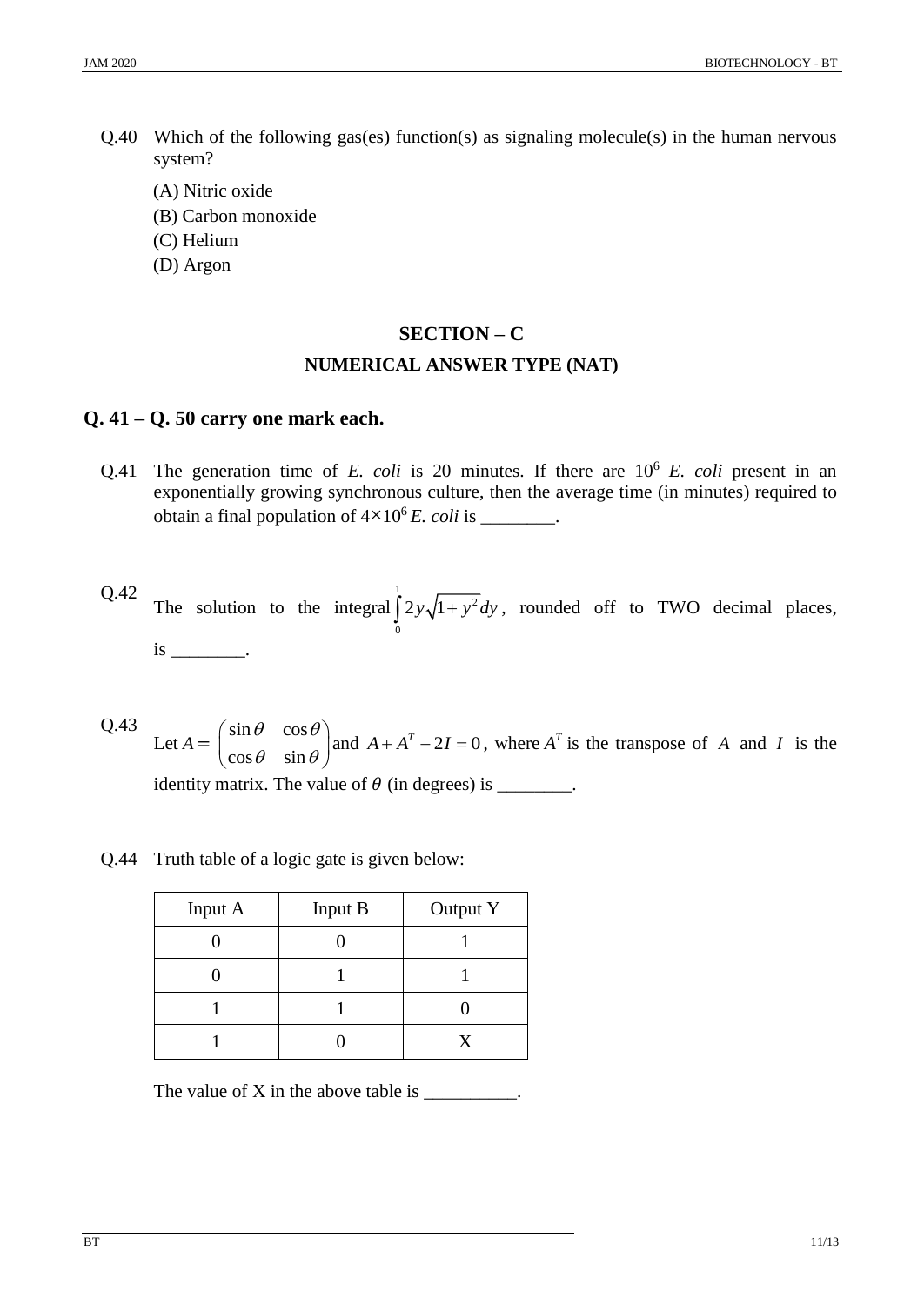- Q.45 Consider two particles, each of mass 20 g; the first particle is moving with a speed of 10 m/s along a one-dimensional track in the positive x-direction and collides with the second particle at rest. Assuming that the collision is elastic, the speed (in m/s) of the first particle after the collision is  $\qquad \qquad$ .
- Q.46 In the following reaction, the values of ∆H and ∆S at temperature 25  $\degree$ C are  $-13.7$  kcal/mole and  $-16.0$  cal/(K · mole), respectively.

$$
Cd^{2+} + 4CH_3NH_2 \rightarrow Cd(CH_3NH_2)a^{2+}
$$

The value of  $\Delta G$  (in *kcal/mole*) of the reaction, rounded off to TWO decimal places,  $is$   $\qquad$ .

- Q.47 The volume (in mL) required to prepare 350 mL of 1X buffer solution from a fifty times (50X) concentrated buffer stock solution is \_\_\_\_\_\_\_\_.
- Q.48 A compound microscope has its objective with linear magnification of 10. In order to achieve a final magnification of 100, the angular magnification of the eyepiece should be \_\_\_\_\_\_\_\_.
- Q.49 The decimal reduction time (DRT or D value) of a bacterial culture is one minute. If a suspension of the bacterial culture contains an initial population of  $10<sup>6</sup>$  cells, then the time (in minutes) required to reduce the number of bacteria to 10 by heat treatment is
- Q.50 The median of Y in the following data is \_\_\_\_\_\_\_\_.

| Serial<br>number |               |          |          |   |        |
|------------------|---------------|----------|----------|---|--------|
|                  | ^^<br>∼<br>__ | --<br>-- | <b>.</b> | ◡ | ⌒<br>້ |

### **Q. 51 – Q. 60 carry two marks each.**

- Q.51 A variable number of tandem repeats (VNTR) locus has 15 different alleles. The number of genotypes possible in a population for this VNTR is \_\_\_\_\_\_\_\_.
- Q.52 The vibrational frequency (expressed in wavenumber) of  ${}^{1}H^{35}Cl$  is 2990.6 cm<sup>-1</sup>. Assuming that the force constant is same in both the cases, vibrational frequency (in cm<sup>-1</sup>) of <sup>2</sup>D<sup>35</sup>Cl  $is$   $\qquad$